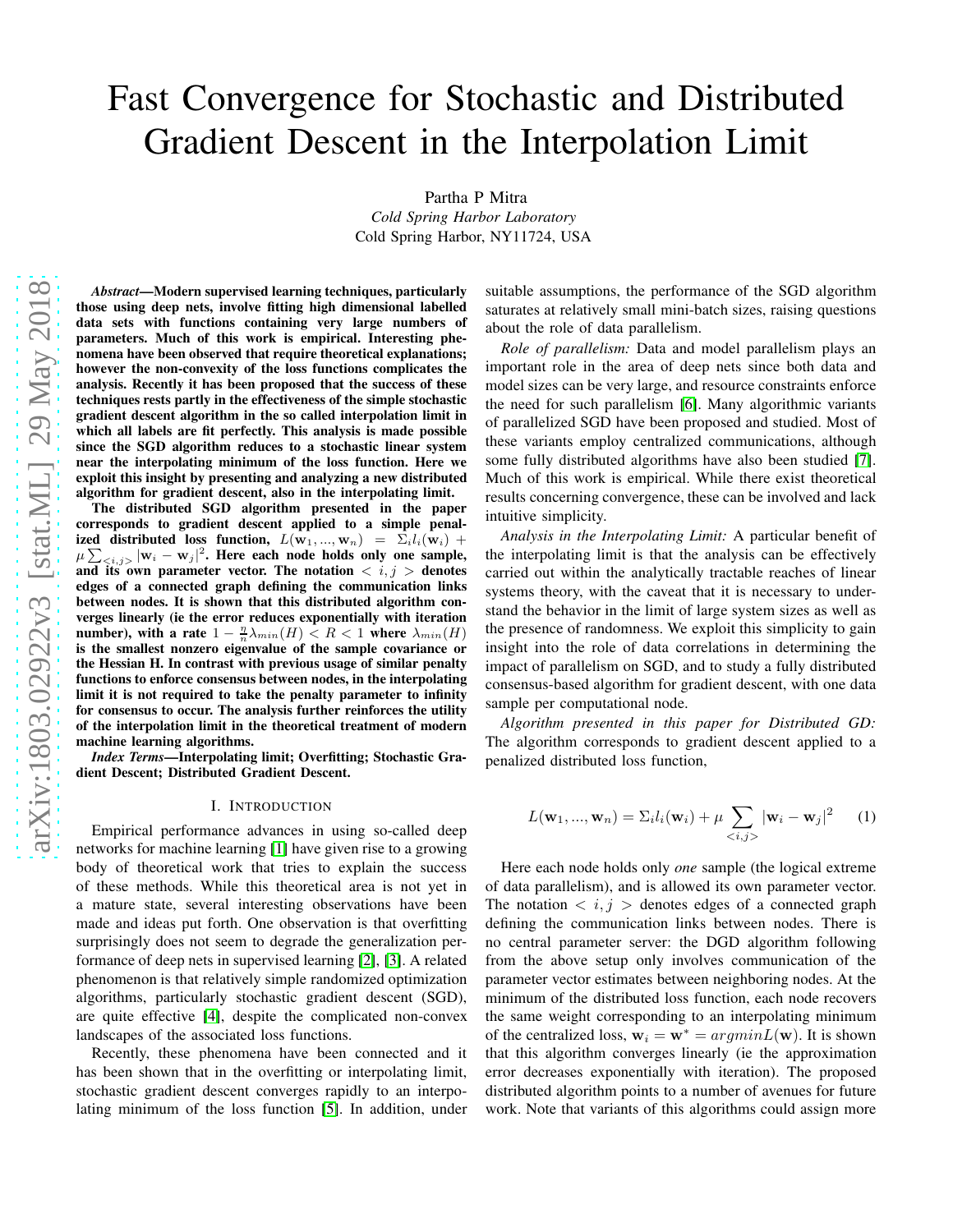than one sample to each compute node, in a deterministic or stochastic manner.

## II. RELATION TO PREVIOUS WORK

There is a large relevant literature on stochastic optimization, including considerations of parallelism and distributed computation and spanning multiple disciplines. It is not practical to review this literature here, but we provide a few salient references and pointers. Closely related to the current work is the analysis of the exponential convergence of the randomized Kacmarz algorithm [\[8\]](#page-4-7), which is analogous to SGD with a minibatch size of 1, and its distributed version [\[9\]](#page-4-8), as well as recent work on consensus-based distributed SGD for learning deep nets [\[7\]](#page-4-6). However the distributed algorithm obtained by performing gradient descent on the loss function in Eq.(1), does not appear to have been analyzed in the previous literature, particularly in the interpolating limit which greatly simplifies the analysis.

*Relation to ADMM and penalty based approaches:* There is also a relevant body of literature on penalty-based methods for distributed optimization, as well as ADMM related approaches [\[10\]](#page-4-9) where the consensus constraint is enforced using Lagrange multipliers. While the current approach is in effect penalty-based, the important point is that *in the interpolating limit* the penalty term does *not* have to be made large to achieve consensus. The *exact* optimum is obtained for any value of the penalty term. Thus the penalty parameter could be optimized to speed up convergence. In contrast with ADMM the algorithm does not require the introduction of dual variables. Nevertheless, one future direction from the current work would be to re-examine these other methods of performing distributed optimization specifically in the interpolating limit, which may lead to analytical simplicities.

The energy function represented in Eq.(1) has a standard form familiar in statistical physics. It represents a sum of on-site energies and quadratic or elastic couplings between neighboring sites (on a suitable graph). In the statistical physics case, the vectors w are typically low dimensional, whereas we are interested in very high dimensional parameter vectors. Modern machine learning applications often deal with parameter vectors with a dimensionality in the  $10^6 - 10^9$  range. Note that although not relevant for real physical systems, interaction energies with such high dimensional vectors are still of theoretical interest to physicists since mean field analysis can become exact in this limit.

*More general loss functions:* Convergence proofs in the relevant literature are often presented for more general loss functions than considered in this manuscript. In the interpolating limit, the loss function reduces to a quadratic form near the interpolating minimum and the convergence analysis can be performed by bounding the largest singular value of the linear operator governing the parameter iteration. More general loss functions treated in the literature are coupled with smoothness and strong convexity constraints. However, these constraints in turn imply that the loss functions are bounded above and below by a quadratic form, at least near the optimum. It should therefore be possible to reformulate the results presented here into a more general context coupled with smoothness and strong convexity constraints. It is not clear that fundamental insights will be gained by such a reformulation, which would introduce more notational complexity. So we constrain ourselves to the quadratic loss.

## *A. Fast convergence of SGD in the interpolating limit*

The starting point for this work is the recent work by Belkin *et al* [\[5\]](#page-4-4) presenting an analysis of the fast convergence of the SGD algorithm in the interpolating limit. We briefly recount some of the results of this paper and also present a modified SGD algorithm that allows for the derivation of exact formulae for the convergence rate. This helps us understand the efficiency of distributed computation for the problem at hand.

Consider the standard supervised learning setup with a data set consisting of labelled pairs  $(y_i, \mathbf{x}_i)$ ,  $i = 1..n$ . The task is to learn a parametrized function  $f(\mathbf{x}, \mathbf{w})$  chosen from a suitable function class, by minimizing the empirical risk  $w^* =$  $argmin L(\mathbf{w})$ , corresponding to a loss function

$$
L(\mathbf{w}) = \frac{1}{n} \Sigma_i l_i(\mathbf{w})
$$
 (2)

$$
l_i(\mathbf{w}) = l(y_i, f(\mathbf{x}_i, \mathbf{w}))
$$
\n(3)

*Quadratic loss in the interpolating limit:* The interpolating limit is defined by the conditions  $l_i(\mathbf{w}^*) = 0$ , ie the loss is zero at each sample point (ie the interpolating function passes through each data point). In this limit  $l(y_i, f(\mathbf{x}_i, \mathbf{w}))$  is close to zero if  $|\mathbf{w}^* - \mathbf{w}|$  is small. We will assume it corresponds to a quadratic loss in the neighborhood of w<sup>∗</sup> , and that the function  $f$  is differentiable at  $w^*$ .

Under these conditions  $l_i(\mathbf{w}) \approx (\mathbf{X}_i \cdot (\mathbf{w}^* - \mathbf{w}))^2$  where  $\mathbf{X}_i$ is  $\nabla_x f(\mathbf{x}_i, \mathbf{w}^*)$ . Suitably redefining variables as  $\mathbf{X}_i \cdot \mathbf{w}^* = \tilde{y}_i$ and  $X_i = \tilde{x}_i$ , we see that we are left with a loss function corresponding to a linear model,  $l_i(\mathbf{w}) = (\tilde{y}_i - \tilde{\mathbf{x}}_i \cdot \mathbf{w})^2 =$  $(\tilde{\mathbf{x}}_i \cdot \delta \mathbf{w})^2$ , where  $\delta \mathbf{w} = \mathbf{w} - \mathbf{w}^*$ . In the following we will drop the tildes for notational simplicity. We are now effectively analyzing linear regression, and we denote the dimensionality of x and w by d.

*Overfitting:* To be in the interpolation regime one generally needs to overfit, ie  $d \geq n$ . Note that in this case the Hessian has a number of zero singular values, corresponding to a null space about which the data is not informative. The ERM procedure will not reduce error in this null space, so our attention will be confined to the range of H corresponding to its *nonzero* singular values. In the linear regime the null space is left invariant. For notational simplicity the vectors  $w_i$  denote only the projections orthogonal to the null space. The projection parallel to the null space is simply left invariant by the iterative procedures below.

With the above setup it is easy to verify that the corresponding GD algorithm is given by  $(\eta)$  is the learning rate):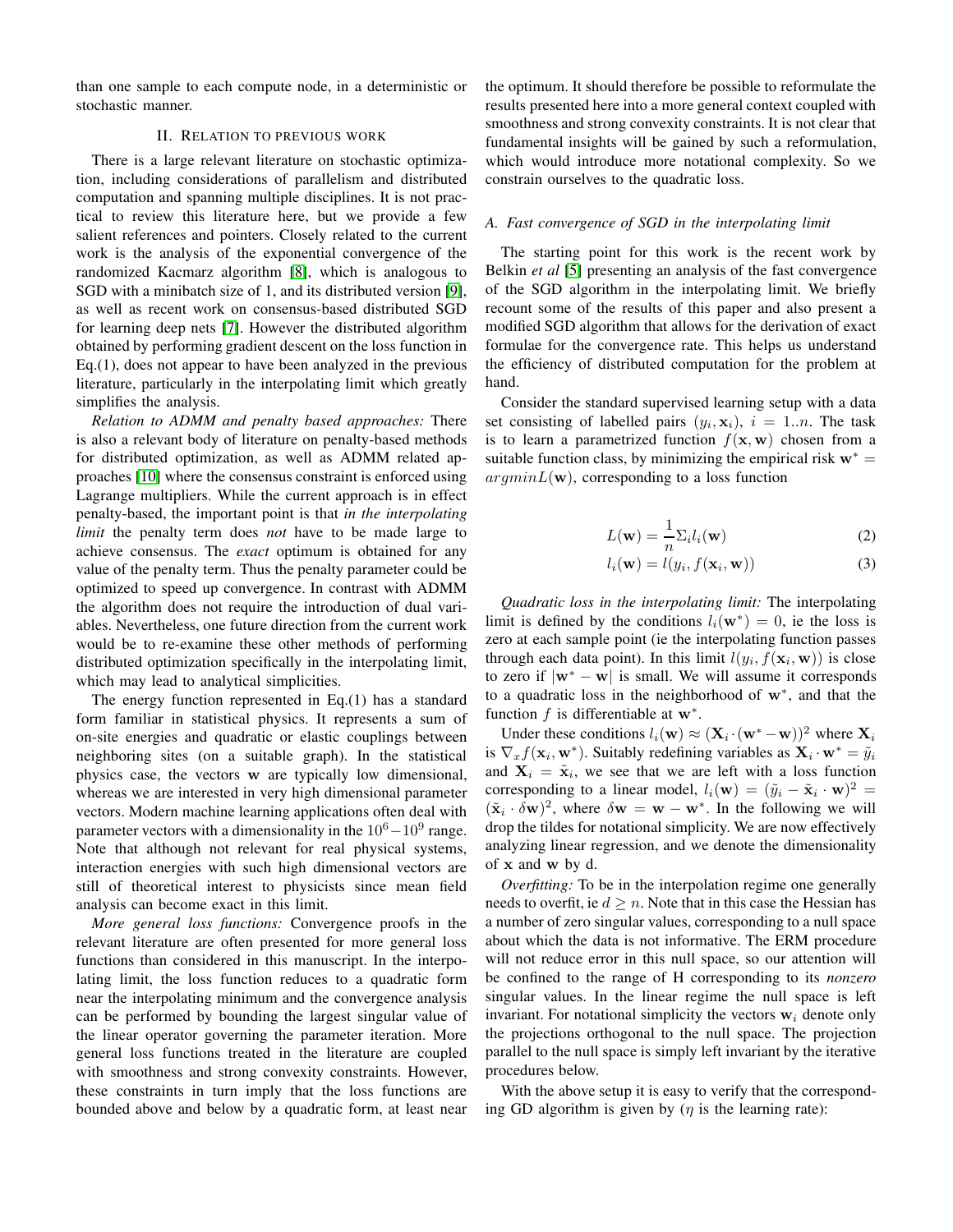$$
\delta \mathbf{w}_{t+1} = (1 - \eta H) \delta \mathbf{w}_t \tag{4}
$$

$$
H = \frac{1}{n} \sum_{i=1}^{n} x_i^2 P_i \tag{5}
$$

$$
x_i = |\mathbf{x}_i|_2 \qquad P_i = \hat{\mathbf{x}}_i \hat{\mathbf{x}}_i^T \qquad (6)
$$

*Notational Choices:* We have made some notational choices to simplify the following considerations and written the Hessian H (equivalently the sample covariance of the vectors  $x$ ) in terms of a sum of projection operators  $P_i$  corresponding to the individual data points. Note that  $P_i^2 = P_i$ . If the vectors  $\mathbf{x}_i$ are orthogonal then  $P_iP_j = 0$  when the indices are unequal. In the general non-orthogonal case the  $P_i$  do not commute.

*Stochastic formulation:* We now introduce iterationdependent stochastic binary variables  $\sigma_i(t) \in \{0,1\}$  where the variables will be chosen i.i.d from a Bernoulli distribution, with  $E(\sigma_i) = \frac{m}{n}$ . The idea is that  $\sigma_i(t) = 1$  iff the sample i is picked in the minibatch used in the  $t^{th}$  time step. Note also that the GD case is recovered for  $m = n$  since each sample is picked with probability 1.

*Difference from standard procedure - stochastic minibatch size:* This stochastic formulation is slightly different from the usual setting, where mini batches are picked with fixed size m. In the formulation presented here, the batch sizes fluctuate from one iteration to another, with an *average* size of  $E[\Sigma_i \sigma_i(t)] = m$ . It is easy to treat the fixed batch size case using the same formulation, as long as one keeps track of the correlations introduced between different  $\sigma_i$  at a given iteration due to the constraint of the fixed batch size, but we will not present the corresponding formulae here.

*Samples drawn without replacement:* Note that the minibatch sampling procedure used by Belkin *et al* [\[5\]](#page-4-4) is *with replacement*, which is slightly different from the setting here or in standard SGD. The reason we introduce this variant of the SGD algorithm is that the randomness has been made explicit as an uncorrelated binary process associated with each sample, which makes the analysis simpler.

*Specific SGD algorithm analyzed in this paper:* With the above notation we define an SGD algorithm (note the stochastically variable batch size) by the iteration

$$
\delta \mathbf{w}_{t+1} = M(t) \delta \mathbf{w}_t \tag{7}
$$

$$
M(t) = 1 - \frac{\eta}{m} \sum_{i=1}^{n} x_i^2 \sigma_i(t) P_i \tag{8}
$$

Note that  $\sigma_i(t)$  is uncorrelated with  $\delta \mathbf{w}_t$ . Therefore  $E|\delta \mathbf{w}_{t+1}|^2$  can be computed as  $E[\delta \mathbf{w}_t^{\dagger} E[M^{\dagger}(t)M(t)]\delta \mathbf{w}_t],$ where the expectation is over the stochastic processes  $\sigma_i(t)$ . To analyze convergence one needs to bound the largest singular value of the matrix  $E[M^{\dagger}(t)M(t)]$  and optimize it with respect to the learning rate  $\eta$ .

*Orthogonal sample vectors:* Let us first consider the case where the sample vectors are orthogonal (equivalently  $P_iP_j =$ 0 for  $i \neq j$ ). Then, noting that  $E[\sigma_i(t)] = E[\sigma_i^2(t)] = m/n$ , we have

$$
E[M^{\dagger}(t)M(t)] = 1 - 2\eta H + \frac{n}{m}\eta^2 H^2
$$
 (9)

Thus in the orthogonal case the eigenvalues of  $E[M^{\dagger}(t)M(t)]$  are given by  $1 - 2\frac{\eta}{n}x_i^2 + \frac{\eta^2}{mn}$  $\frac{\eta^2}{mn}x_i^4$ . To obtain the best bound for the decay rate one has to maximize this expression over i, then minimize that result over  $\eta$ . Consider the case  $x_i = 1$ , ie *orthonormal* sample vectors. Then the eigenvalues are all equal and are given by  $1 - 2\frac{\eta}{n} + \frac{\eta^2}{mn}$  $\frac{\eta^-}{mn}$ . The minimum value is obtained for  $\eta = m$ , and is given by  $g(m) = (1 - \frac{m}{n})$ . If the  $x_i$  are not all equal to 1, we get  $g(m) = (1 - c\frac{m}{n})$  where  $c = (GM)^2/(AM)^2$ , with  $GM$  and AM being the geometric and arithmetic means of  $x_{min}^2$  and  $x_{max}^2$ . Thus  $g(m)$  is less than 1 for any m and this shows exponential convergence to zero error with iteration number.

*Gain from paralellization:* The number of iterations required to achieve (on average) a relative error of  $\epsilon$  is given by  $g(m)^t = \epsilon$  ie  $t_{\epsilon} = \log(1/\epsilon)/\log(1/g(m))$ , whereas during that same time a computational cost of  $m dt_{\epsilon}$  =  $md \log(1/\epsilon)/\log(1/g(m))$  is incurred. The total computation cost to achieve a fixed total error depends on the batch size as  $m/\log(n/(n-cm))$ . This cost decreases as m increases, so that bigger batch sizes will produce the same error at a lower computational cost, indicating that the problem will continue to benefit from data parallelism as  $m$  increases.

However, the situation is different if the data vectors have strong correlations, and in particular the Hessian matrix has a few large eigenvalues that dominates its trace. In this case, Belkin *et al* [\[5\]](#page-4-4) show that the gain from parallelism is limited, and that the parallelism gains saturate when m reaches a value  $m^*$  given by  $Tr(H)/\lambda_{max}(H)$ .

*Non-orthogonal sample vectors:* Next we consider the more general case where  $x_i$  are not orthogonal but are normalized  $(x_i^2 = 1)$ . Noting that  $E[\sigma_i \sigma_j] = (\frac{m}{n})^2 + (1 - \delta_{ij})(1 - \frac{m}{n})$  it is easy to show that  $E[M^{\dagger}(t)M(t)] = (1 - \eta H)^2 + \frac{\eta^2}{m}(1 - \frac{m}{n})H$ . As expected setting  $m = n$  we recover the GD matrix. the eigenvalues of  $E[M^{\dagger}(t)M(t)]$  are then given by

$$
g(m, \eta, \lambda_i) = (1 - \eta \lambda_i)^2 + \frac{\eta^2 \lambda_i}{m} (1 - \frac{m}{n}) \tag{10}
$$

where  $\lambda_i$  are the eigenvalues of the sample covariance or Hessian  $H$ . The bound on the decay rate is given by  $min_n max_i g(m, \eta, \lambda_i)$ . Since g is quadratic in  $\lambda$  the maximum over  $\lambda_i$  is achieved at either  $\lambda_1 = \lambda_{max}(H)$  or  $\lambda_n =$  $\lambda_{min}(H)$ . For fixed  $\lambda$  the dependence on  $\eta$  is also quadratic. If one plots  $g(m, \eta, \lambda)$  vs  $\eta$  for  $\lambda = \lambda_n$  and  $\lambda = \lambda_1$  one obtains two intersecting parabolas. The minimum tracks one parabola and then the other, with the overall minimum occurring when  $g(m, \eta, \lambda_1) = g(m, \eta, \lambda_n)$ . Solving this equation one obtains (assuming  $\lambda_1 > \lambda_n$ )

$$
\eta^*(m) = \frac{2}{\lambda_1 + \lambda_n + \frac{1}{m} - \frac{1}{n}} \tag{11}
$$

$$
g^*(m) = 1 - \frac{4\lambda_1\lambda_n}{(\lambda_1 + \lambda_n + \frac{1}{m} - \frac{1}{n})^2}
$$
 (12)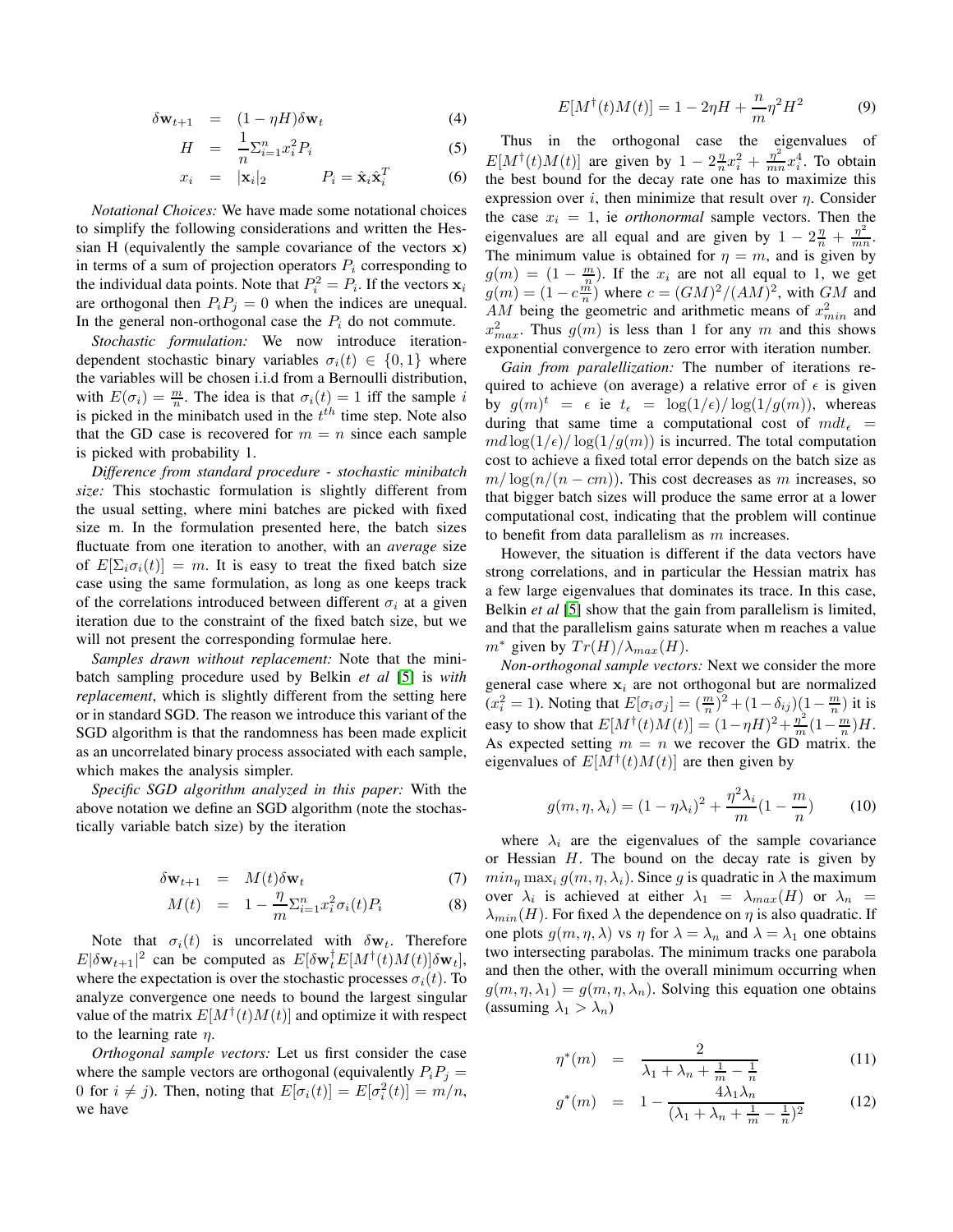For  $m = n$  one obtains the GD result

$$
g^*(n) = \left(\frac{\lambda_1 - \lambda_n}{\lambda_1 + \lambda_n}\right)^2 = \left(1 - \frac{2}{C + 1}\right)^2\tag{13}
$$

where  $C = \frac{\lambda_1}{\lambda_n}$  is the condition number of H. If  $\lambda_{max} \sim 1$ , as would be the case when there are strong correlations, then  $g^*(m)$  approaches  $g^*(n)$  fairly quickly. For some parameter choices the total computation cost  $m dt_{\epsilon}$  =  $md \log(1/\epsilon)/\log(1/g(m))$  shows a minimum for a value of  $m > 1$  but close to 1. However if  $\lambda_1 \sim \frac{1}{n}$  (this is the case for the orthogonal matrix) then  $g^*(m)$  approaches  $g^*(n)$ more slowly. Thus the optimal choice of  $m$  is dependent on the degree of correlations between then normalized sample vectors.

*Remark:* Note that in contrast with the original analysis presented in Belkin *et al* [\[5\]](#page-4-4) we are able to derive exact formulae for the optimal learning rate  $\eta^*(m)$  and convergence rate  $g^*(m)$  rather than bounds. Derivation of these exact formulae rely on the variant of the SGD introduced in this paper, in which each sample is chosen with a fixed probability at each time step and the minibatch sizes vary stochastically.

# III. DISTRIBUTED GD WITH ELASTIC PENALTY ON A GRAPH IN THE INTERPOLATING LIMIT

These considerations demonstrate that (i) SGD shows rapid convergence in the interpolation regime and that (ii) data parallelism should be computationally beneficial if the sample vectors are not strongly correlated. Note that data parallelism is not dictated by computational cost alone - it may be practically impossible to store data locally at a central compute node, and one has to also consider the communication costs of centralized parallel computation using a parameter server.

*Necessity of Distributed SGD - Communication cost of a central parameter server:* Even for data-parallel implementations of SGD, centralized communication to a parameter server may cause a problem. In the extreme case, where each compute node has one data vector, communicating all  $n$  parameter vectors to a central server after gradient updates, requires a communication link with bandwidth  $n * d$ . With  $n, d$ both  $\sim 10^6 - 10^9$ , this may be impossible to provide. With these motivations we proceed to study the fully distributed case (without a parameter server), where an individual compute node only communicates locally with the set of nodes connected to it. For simplicity we consider the case of a fixed, connected graph, although similar results should continue to hold on a fluctuating graph topology as long as the fluctuations still permit diffusion of signals.

*Problem setup:* We assume there are *n* compute nodes, each with a single data vector, and a node-specific parameter vector. Define the penalized loss function as in Eq.(1), ie  $L(\mathbf{w}_1, ..., \mathbf{w}_n) = \sum_i \tilde{l}_i(\mathbf{w}_i) + \mu \sum_{\langle i,j \rangle} |\mathbf{w}_i - \mathbf{w}_j|^2$ . The set of edges  $\langle i, j \rangle$  specify the communication graph between the nodes. We do not constrain this graph beyond the requirement that it should be connected.

*Simplification in the interpolation limit:* Generally, the penalty term will *not* be minimized by a set of  $w_i$  that

also minimize an un-penalized loss function with this form. However, the *interpolating limit* is special since there exists a vector  $w^*$  that minimizes each  $l_i(\mathbf{w})$ , that minimum value being zero ie  $l_i(\mathbf{w}^*) = 0$  for all i. Clearly, the penalty term also equals zero if  $w_i = w^*$ . Since all terms in the sum are non-negative, it can be seen that an interpolating minimum of the loss is *simultaneously* a minimum of the penalized loss. This considerably simplifies things. Note again that we will ignore the presence of zero modes as the GD dynamics will leave a null subspace unchanged.

*Algorithm:* The distributed GD algorithm is given by

<span id="page-3-0"></span>
$$
\delta \mathbf{w}_{i}^{t+1} = (I - \eta x_{i}^{2} P_{i}) \delta \mathbf{w}_{i}^{t} + \mu \sum_{j} L_{ij} \delta \mathbf{w}_{j}^{t}
$$
 (14)

*Notation:* Here L is the Graph Laplacian defined by the quadratic form  $\mathbf{W}^{\dagger}L\mathbf{W} = -\sum_{i,j} |\mathbf{w}_i - \mathbf{w}_j|^2$ . We have defined a concatenated vector  $\mathbf{W} = [\mathbf{w}_1; \mathbf{w}_2; \dots; \mathbf{w}_n].$ 

*Proof outline:* To prove exponential convergence of this distributed GD algorithm, one only needs to show that the self-adjoint linear operator  $I - \eta H + L$  governing the dynamics has its largest eigenvalue less than 1.

*Equivalently*, we need to show that the smallest eigenvalue  $\sigma_{min}$  of the  $nd \times nd$  matrix  $\eta H - L$  is greater than zero, where  $\eta$ **H** has diagonal blocks given by  $x_i^2 P_i$ . Note that the largest eigenvalue of the evolution operator is  $1 - \sigma_{min}$ .

It is convenient to start with the expression  $\sigma_{min}$  =  $min[\hat{\mathbf{W}}^{\dagger}(\eta\mathbf{H}-L)\hat{\mathbf{W}}]$ , with the minimum being taken over unit vectors  $|\hat{\mathbf{W}}| = 1$ . The proof follows by expanding out the quadratic form:

$$
\sigma_{min} = min_{|\hat{\mathbf{W}}|=1} \left[ \eta \Sigma_{i=1}^n (\mathbf{x}_i^\dagger \hat{\mathbf{w}}_i)^2 + \mu \sum_{\langle i,j \rangle} |\hat{\mathbf{w}}_i - \hat{\mathbf{w}}_j|^2 \right]
$$
(15)

We have to demonstrate that  $\sigma_{min} > 0$ . Note that the argument being minimized is a sum over squares, so for the sum to be zero, each individual term must be simultaneously zero. However it is easy to show that this is impossible. Writing  $\sigma_{min} = min[Term1 + Term2]$  with  $Term2$  consisting of the Laplacian penalty, we will show that  $Term2 = 0 \implies$  $Term1 > 0.$ 

Since the communication graph is connected, the Laplacian penalty  $Term2$  will only vanish if  $\hat{w}_i$  are all equal,  $\hat{\mathbf{w}}_i = \frac{1}{\sqrt{n}} \hat{\mathbf{w}}$  for all i. The vectors  $\hat{\mathbf{w}}$  are normalized in the ddimensional sample space, and the extra normalization factor ensures that  $|\hat{\mathbf{W}}| = 1$ .

Plugging this choice of  $\hat{W}$  into  $Term1$  we get  $Term1 =$  $\frac{\eta}{n} \hat{\mathbf{w}}^{\dagger} H \hat{\mathbf{w}}$ . Recall that we are only considering the subspace corresponding to the non-zero eigenvalues of  $H$  (the dynamics leaves the null space of  $H$  invariant). This implies that  $Term1 = \frac{n}{n}\hat{\mathbf{w}}^{\dagger}H\hat{\mathbf{w}} \geq \frac{n}{n}\lambda_{min}(H) > 0$  where  $\lambda_{min}(H)$  is the smallest nonzero eigenvalue of H. Thus,  $Term2 = 0 \implies$  $Term1 > 0.$ 

Thus, there is no choice of  $\hat{W}$  for which both  $Term1 = 0$ and  $Term2 = 0$ . It follow that  $\sigma_{min} > 0$ . This argument does not provide an explicit estimate of  $\sigma_{min}$ , but the argument